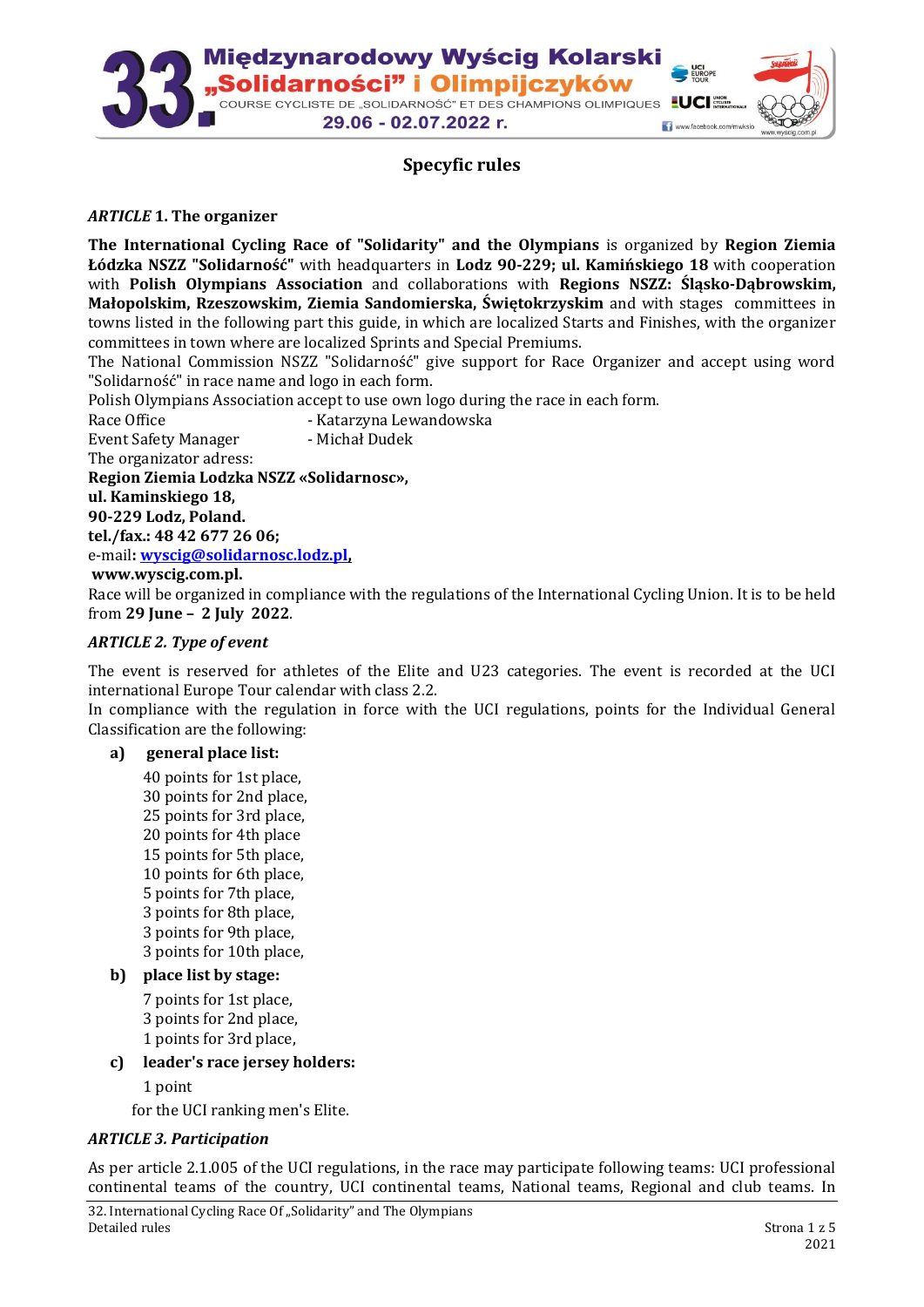National teams can't start riders from UCI professional continental teams, UCI continental teams if theirs team participate in race.

According to article 2.2.003 of the UCI Regulations the maximum number of riders per team shall be set between **6** and **4** riders.

## *ARTICLE 4. Race Headquarter*

The Race Office will be open on **June 28, 2022** from **3 pm** to **8 pm** at the hotel:

# **Hotel BYTOM PRIME\*\*\***

# **ul. Strzelców Bytomskich 87C**

#### **41-914 Bytom**

**The accreditation of teams**, confirmation of participation and receiving starting numbers by licensed team representatives will take place on **June 28, 2022** from **4 pm** to **6.30 pm** in the Race Office. **The Technical Conference** with the Sport Directors, referred to in article 1.2.087 of the UCI regulations, in the presence of the referee team, will take place on **June 28, 2022** at **7 pm** in the hotel:

#### **Hotel BYTOM PRIME\*\*\* ul. Strzelców Bytomskich 87C 41-914 Bytom**

# *ARTICLE 5. RACE - RADIO*

Race information will be broadcast by Race Radio. Race Radio will be available on the FM frequency of **82,1250 Mhz.**

Radio equipment for teams will be allocated on **June 28, 2022** from **4 pm to 8 pm** in front of the hotel.

# *ARTICLE 6. Neutral Technical Support*

The neutral support is taken care of by means of three vehicles. In race will be participate sag wagon, too.

## *ARTICLE 7. Time limits*

1. The time limit for all stages will amount to 8%.

According to the article 2.6.032 UCI Regulations the time limit may be increased after having sought the advice by the Panel of Commissaries with the The Organizer.

## *ARTICLE 8. Incidents during the last 3 km*

The article 2.6.027 of the UCI Regulations, incidents during the last 3 km of the race will apply on all stages.

## *ARTICLE 9. Classifications*

The following classifications will be issued:

## **a) Individual General Classification by Time**

According with articles 2.6.014 and 2.6.015 UCI Regulations Individual General Classification by Time is made out by the times as recorded by the timekeeper-commissaires on each stages by each competitor with bonuses and penalties.

The time will be recorded on finish line on each stage.

Where two or more riders make the same time in **Individual General Classification by Time**, the placing obtained in each stage shall be added. If the result is still tied the place obtained in the last stage ridden shall be taken into consideration.

The leader of this classification shall be required to wear the **YELLOW** JERSEY.

## **b) General Classification by Points**

This classification will be determined by adding points for place gained on finish line of the 5 stages and in the each Sprint and Special Premium.

The each arrival (the finish line) the following points shall be attributed:

## **10, 8, 6, 5, 4, 3, 2 i 1 point for first 8** classified **raiders.**

For the first 3 places on each Sprint and Special Premiums on each stage will assign following points**: 3, 2 and 1 point for first 3** classified riders.

According with article 2.6.016 UCI Regulations the following criteria shall be applied in order until the riders are separated:

1. Number of stage wins.

2. Number of wins in Sprints and Special Premiums.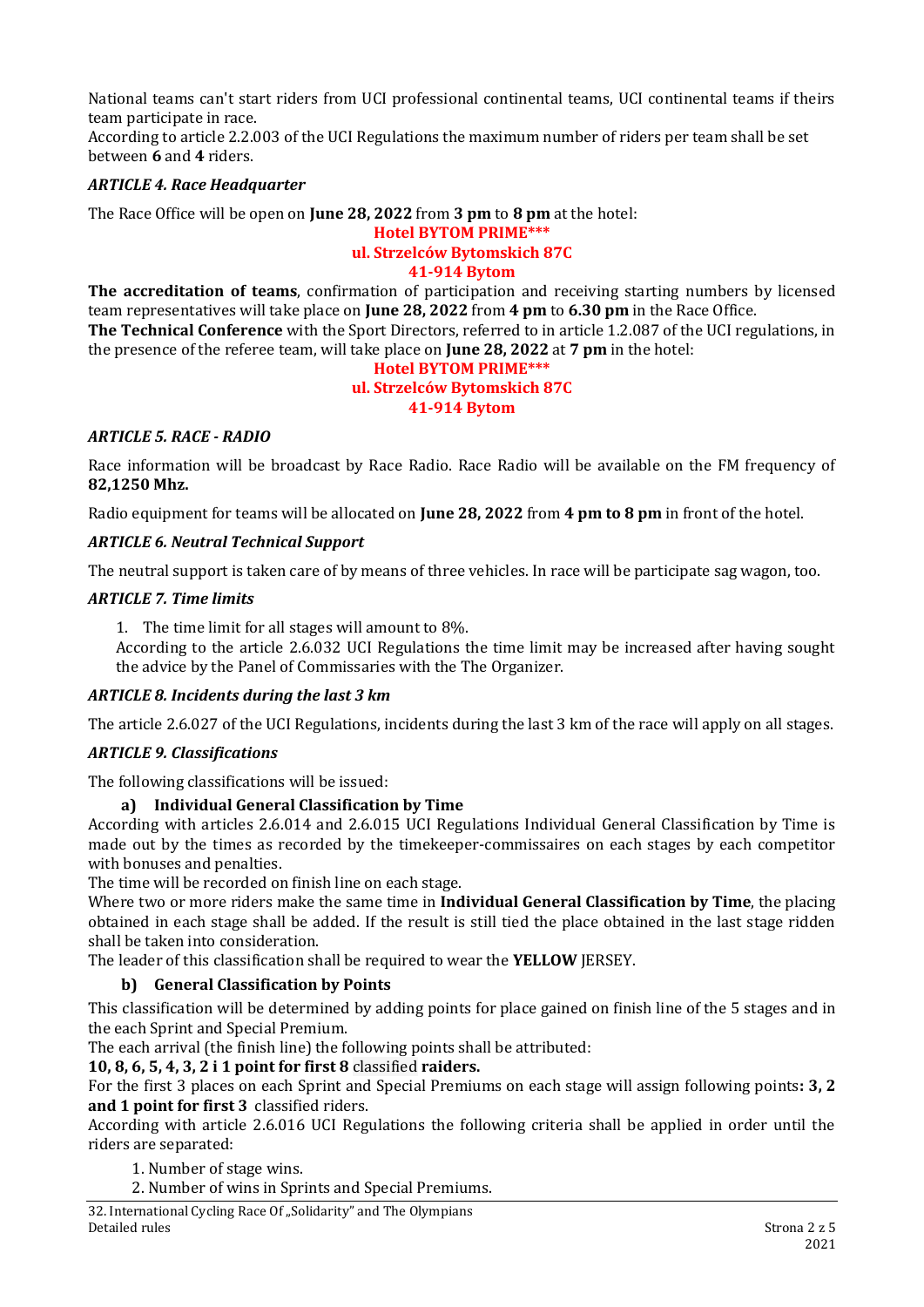3. Highest place in the Individual General Classification by Time.

Rider receive the prize in the final **General Classification by Points** if he have to complete the entire race within regulatory time.

The leader of this classification shall be required to wear the **WHITE** JERSEY**.**

**Note:** Points in the final General Classification by Points will assign on: Sprints, Special Premiums and finish line. For place on Special Premiums wouldn't assign temporary bonuses.

# **c) General Climber's Classification**

General Climber's Classification will be based on 4 mountain primes. The Climber's classification will be played in stages: 2 and 3

- For places on mountain primes on the stage, the following points will be allocated:

- 1 place 5 pts
- 2 place 3 pts
- 3 place 2 pts
- 4 place 1 pts

General Climber's Classification is calculated on the sum basis on the sum of the points gained on every climbs.

The leader of this classification shall be required to wear the jersey received from the organizers. In accordance with article 2.6.017 UCI Regulations, in the event of a tie in the **General Climber's Classification**, the following criteria shall be applied until the riders are separated:

1. Number of first places on climbs.

2. Highest place in Individual General Classification by Time.

Rider receive the prize in the final **General Climber's Classification** if he have to complete the entire race within regulatory time.

The leader of this classification shall be required to wear the **GREEN JERSEY.**

# **d) General Young Rider Classification**

In this classification carried out according to the rules of Individual General Classification by Time on time only riders born on or after 1 January **2000** may take part.

The leader of this classification shall be required to wear the **BLUE JERSEY**.

## **e) General Team Classification**

According with article 2.6.016 UCI Regulations General Team Classification for the day is calculated on the basis of the sum of three best individual times from each team. In the event of a tie, the times shall be separated by the sum of the places acquired by the three best placed riders on the stage. If the teams are still tied, they shall be separated by the placing of their best rider in the currently stage classification.

The **General Team Classification** is calculated on basis of the sum of the three best individual times from each team in each stage ridden. If the event of a tie the following criteria shall be applied until the team are separated:

- 1. Number of the places in the daily team classification.
- 2. Number of second places in the daily team classification, etc.

If there is still tie, the team shall be separated by the higher place of their best rider in the Individual General Classification by Time.

Any team with fewer than three cyclist will be eliminated from the general classification.

# **f) Order of Classifications**

- The priority of classification jersey is as follows:
- 1. Individual General Classification by Time
- 2. General Classification by Points
- 3. General climber's classification
- 4. General Young Rider Classification

## *ARTICLE 10. Bonuses*

Bonuses, applied only in the Individual General Classification by Time and General Young Rider Classification, are attributed for first three riders on the finish line each stages and Sprint:

– on the finishes stages 1, 2 are awarded to the 3 first classified riders respectively 6'', 4'' and 2''.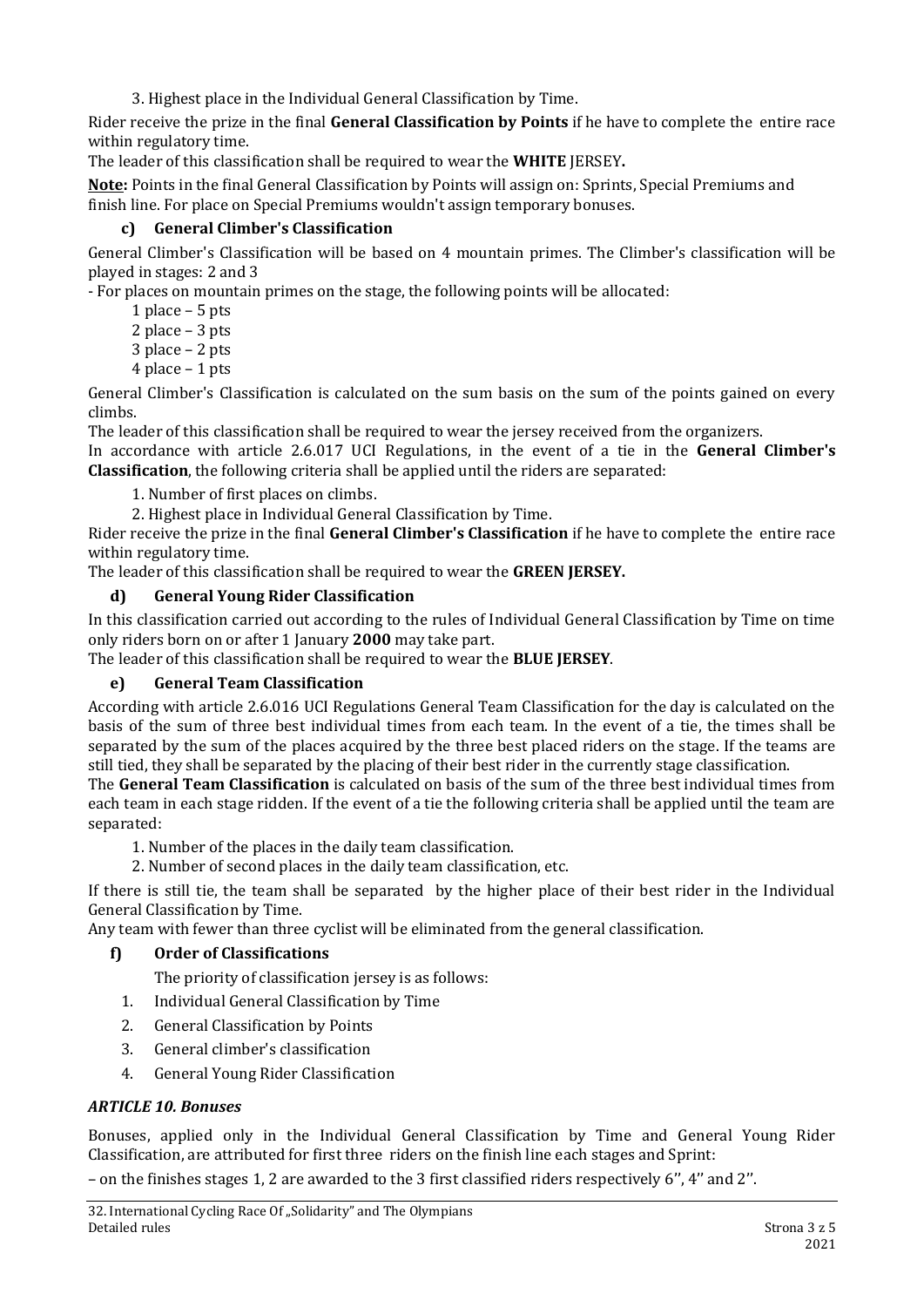– on the finishes stages 3, 4, 5 are awarded to the 3 first classified riders respectively 10'', 6'' and 4''.

– on each Sprint are awarded to the first 3 classified riders respectively 3'', 2'' and 1''.

# *ARTICLE 11. Antidoping*

Antidoping control will be carried out with accordance the UCI Antidoping Regulations. Place antidoping tests will be included in the another communication.

# *ARTICLE 12. Official Awards ceremony*

During each stage will be carry out two Official Awards Ceremony:

- on each start (without first stage) General Team Classification

- on each finish other individual classifications (without last stage when will be carry out decoration all classifications)

In accordance with article 1.2.112 of the UCI regulations, the following riders must every day attend the official awards ceremony on finish:

1. The first 3 on the stage.

2. The leaders of the following individuals classifications:

Individual General Classification by Time

General Classification by Points

general climber's classification

General Young Rider Classification

General Jubilee Classification

(if rider is leader few classification only he come on award ceremony).

The riders will present themselves at the podium in a time limit of **maximum 5 minutes** after crossing the finish line.

At the finish of the final stage to the above riders the following riders must also presents themselves:

- 1. The first 3 of the stage.
- 2. The first 3 of the Individual General Classification by Time.
- 3. The leaders of the following secondary classifications:

General Classification by Points

general climber's classification

General Young Rider Classification

General Team Classification.

During each Official Awards Ceremony leaders in each classification will decorate special jersey which must give it back to the organizers. If rider is leader only one classification he take to own receives proper jersey and he shall attend in it on suitable stage, official awards ceremony, at interview and at press conference.

If rider is leading more than one classification he is obligated wear jersey of the higher classification and only it he take from the organizer.

Subsequent classification jersey will then be awarded to the next best-placed rider in this classification. 10 minutes before start to each stage (without first stage) must be decoration on the podium the best team in General Team Classification and they Sport Director and will be present leaders all individual classification also.

## *ARTICLE 13. Penalties*

The UCI penalty scale is the only one applicable.

## *ARTICLE 14. Public order and safety in the race*

- 1. During the race, traffic will be limited in the race's area at the each stage. It means on coming traffic from the opposite direction and the crossing traffic will both be closed before the lead group and main group will pass. 10 minutes after the passing of the main group both traffics will be opened and late riders will ride with normal traffic.
- 2. The last kilometers of stage except stage will be on laps and the traffic will be closed for the other road's users. The start of stages after start will be on laps and the traffic will be closed for the other road's users. Due to the circular route through the built-up area, competitors must consider the possibility of being on the route of other road users and applying traffic regulations in such cases.